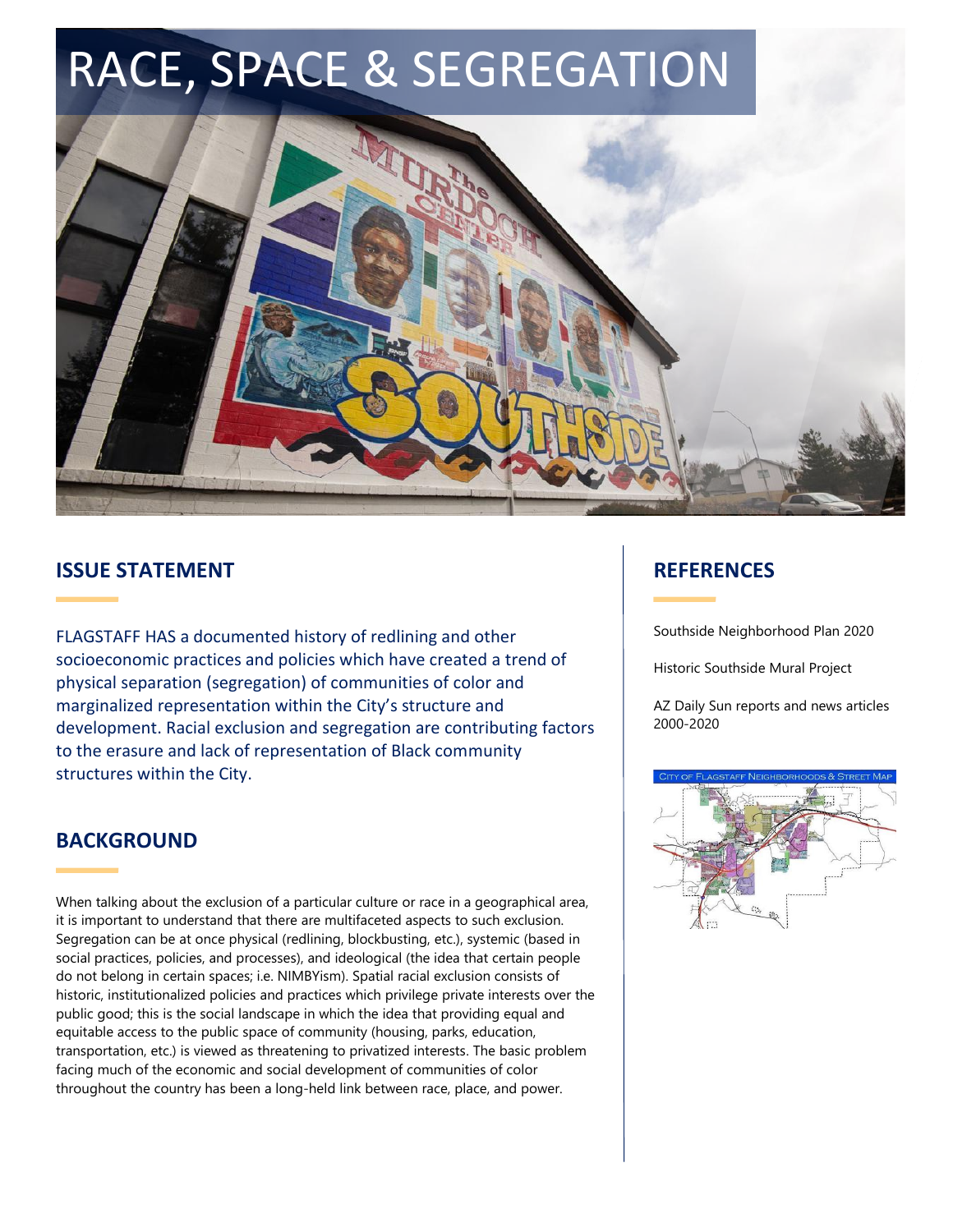## **CONTEXTUALIZATION**

As noted above, Flagstaff a documented history of redlining and other socioeconomic practices and policies which have created a pattern of segregation and discrimination against Blacks and communities of color within the City. Growth and development have occurred as a result of racial exclusion and segregation during much of the 20<sup>th</sup> century, and are still contributing factors to the erasure and lack of representation of Blacks within the City proper. The absence of Black cultural and historical structures outside of Southside neighborhoods is a continuing problem, as a lack of visibility leads to planning that fails to assess policy impacts on African Americans, and undermines their contributions overall. Flagstaff demographics indicate growing segments of Native American, LatinX/HispaniX, Asian, and African Americans—who work at the university, the medical center, the private sector and entertainment/hospitality industries—but growth has remained stagnant because of lack of jobs, affordable and adequate housing, and limited cultural opportunities for people of color.

Segregation is a thematic construct and a continuing legacy that has affected the built environment in certain neighborhoods, but it is also an underexplored aspect of a small mountain town that seeks to embrace growth and change. **Areas to discuss include:**

- Legacy of Segregation (pro and cons)
- Growth and Development within Demographic Shifts
- Relocation of the Rio de Flag
- NAU & Neighborhood Empowerment
- The City and Resource Allocation

### **City of Flagstaff** - **Low Income Concentrations (c. 1990s-2000)**

| <b>Neighborhood</b>                               | Pct. Low-<br>Mod.<br><b>Income</b><br><b>Persons</b> | <b>Median</b><br><b>Income</b> | <b>Median</b><br>Home<br><b>Value</b> | Pop.  | No. of<br><b>Househ</b><br>olds |
|---------------------------------------------------|------------------------------------------------------|--------------------------------|---------------------------------------|-------|---------------------------------|
| Sunnyside                                         | 63%                                                  | \$20,554                       | \$56,733                              | 4,506 | 1,491                           |
| <b>Southside</b>                                  | 81%                                                  | \$10,981                       | \$64,050                              | 1,611 | 671                             |
| <b>Southside</b><br>(Plaza Vieja)                 | 83%                                                  | \$13,176                       | \$63,300                              | 3,006 | 574                             |
| <b>Southside</b><br>(Pine Knoll/<br>Brannen Hms.) | 87%                                                  | \$15,296                       | \$50,600                              | 895   | 347                             |
| <b>FLAGSTAFF</b>                                  | 38%                                                  | \$28,382                       | \$90,300                              |       |                                 |

#### **RACE/SPACE/SEGREGATION QUICK FACTS:**

- ➢ **Southside is home to four historically Black churches**
- Southside was the segregated neighborhood for Blacks and LatinX for most of the  $20<sup>th</sup>$  century
- Home to Segregated Dunbar School and South Beaver School



Ricardo Guthrie, Assoc. Prof. Ethnic Studies, Northern Arizona University